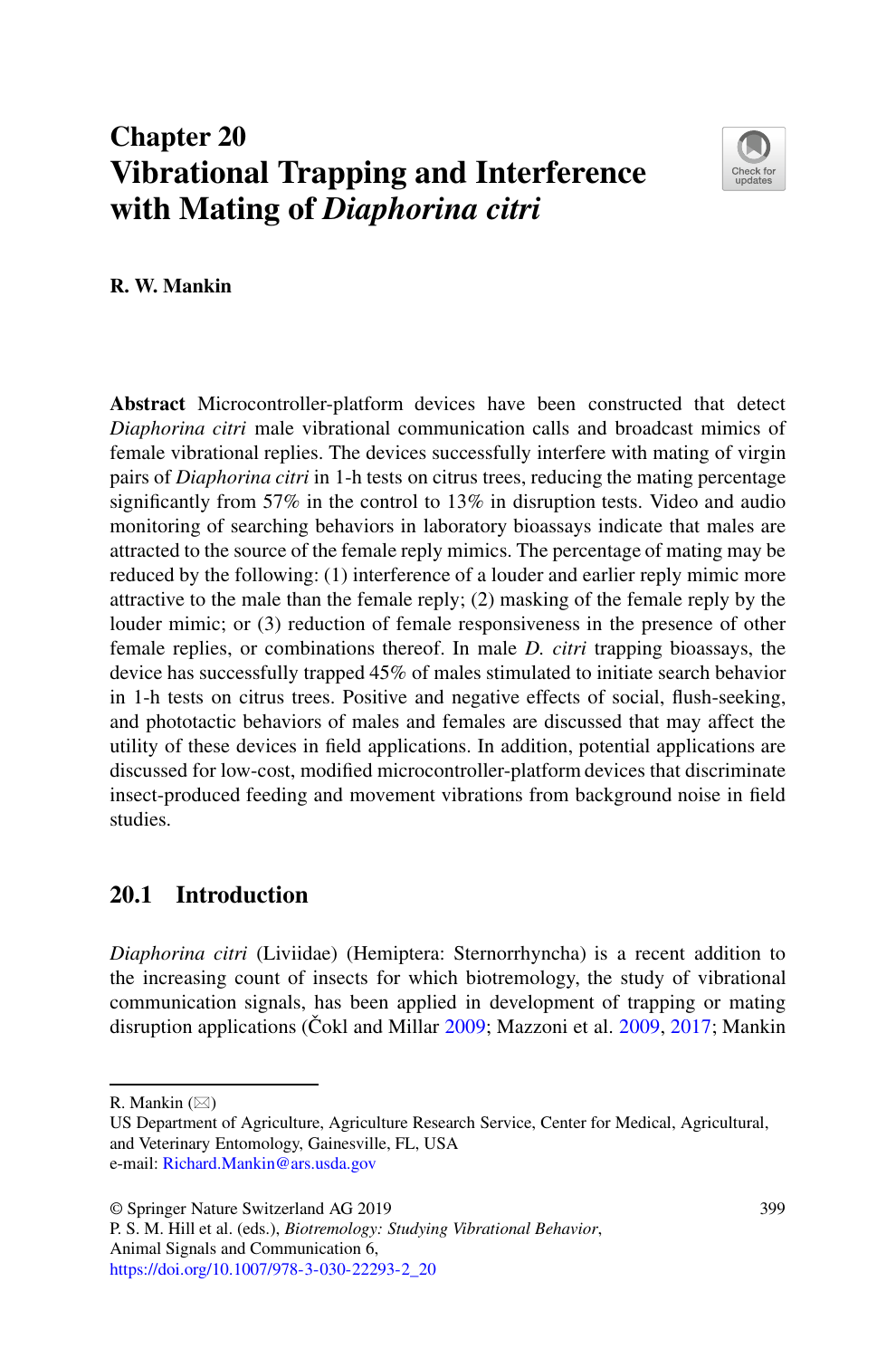[2012;](#page-12-2) Hofstetter et al. [2014,](#page-11-0) Polajnar et al. [2016;](#page-13-0) Nieri et al. [2017;](#page-13-1) Gordon et al. [2017\)](#page-10-1). Vibrational communication has a long history of study in the Sternorrhyncha, including pioneering research by Ossiannilsson [\(1950\)](#page-13-2), who reported that *Trioza* (*Bactericera*) *nigricornis* Förster communicates with wing vibrations. Courtship duets consisting of male vibrational calls followed by female vibrational replies have been characterized for several other Sternorrhynchans in subsequent studies, including those by Tishechkin [\(2006\)](#page-13-3), Lubanga et al. [\(2014,](#page-12-3) [2016\)](#page-12-4), Eben et al. [\(2015\)](#page-10-2), Liao and Yang [\(2015,](#page-11-1) [2017\)](#page-11-2), and Liao et al. [\(2016\)](#page-11-3).

Because of the urgent need to develop improved methods of detecting and controlling *D. citri* in citrus groves (Sétamou et al. [2008;](#page-13-4) Hall et al. [2012\)](#page-11-4), the possibility of vibrational communication in *D. citri* was investigated by Wenninger et al. [\(2009\)](#page-14-0), who recorded and acoustically characterized male and female courtship duets. The recordings (Rohde et al. [2013\)](#page-13-5) as well as synthetic mimics (Mankin et al. [2013\)](#page-12-5) then were considered for their potential to elicit female replies and male searching behavior in citrus trees. These initial studies led to development of prototype signal-mimicking devices that disrupted mating (Lujo et al. [2016;](#page-12-6) Mankin et al. [2016b\)](#page-12-7) and attracted male *D. citri* to traps (Hartman et al. [2017\)](#page-11-5).

As the technology was being developed, it became apparent that successful deployment of *D. citri* vibrational mating disruption and trapping applications in citrus groves would be highly dependent on the structural features of trees, which affected transmission of courtship signals as substrate vibrations through branches, shoots, and leaves (Mankin et al. [2018a;](#page-12-8) Krugner and Gordon [2018\)](#page-11-6). In addition, behavioral observations suggested that such applications would benefit not only from understanding and co-opting of mating behavior but also from co-opting of social (Kennedy et al. [1967;](#page-11-7) Lin [2006\)](#page-11-8), flush-seeking (e.g., Sétamou et al. [2016\)](#page-13-6), and phototactic behaviors (e.g., Sétamou et al. [2011\)](#page-13-7). Finally, it became apparent that mating and dispersal behavior of both sexes are altered by weather patterns, barometric pressure, and other abiotic factors (Zagvazdina et al. [2015;](#page-14-1) Martini and Stelinski [2017;](#page-12-9) Udell et al. [2017\)](#page-14-2). Implications of these behavioral and abiotic factors for deployment of mating disruption and trapping applications against *D. citri* and other insects are considered in sections below.

## **20.2 Spectral and Temporal Characteristics of** *D. citri* **Vibrational Communication Signals**

As is frequently observed in the Sternorrhyncha, *D. citri* courtship includes vibrational communication signals produced by wing vibrations in a duetting pattern of male calls and female replies (Wenninger et al. [2009\)](#page-14-0). The spectra of both male and female signals contain multiple harmonics of the 170–250 Hz wingbeat frequency (Wenninger et al. [2009;](#page-14-0) Mullen et al. [2016\)](#page-12-10). Bae and Moon [\(2008\)](#page-10-3) suggest that the flapping motion produces the fundamental frequency and the higher harmonics are produced by vortex scattering from the edge of the wing. Due to its small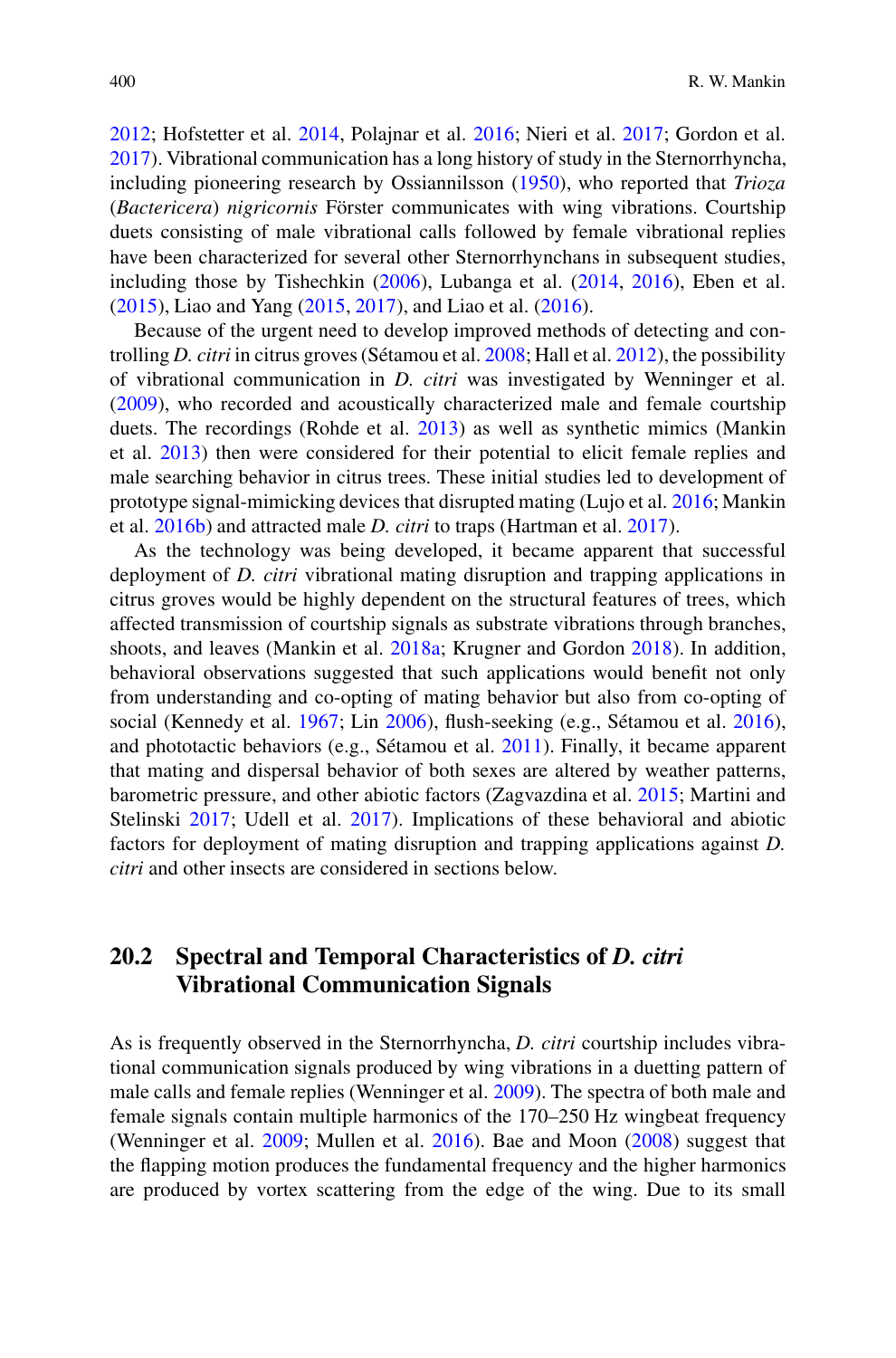size, *D. citri* produces only weak acoustic signals, but the wingbeat vibrations are transmitted through the legs to the leaves, stems, and branches of the host tree as substrate vibrations that conspecifics (or commercially available vibration sensors) can detect over distances up to 1–2 m on the same tree (e.g., Ichikawa [1979;](#page-11-9) Michelsen et al. [1982\)](#page-12-11). Several other members of the Psylloidea have rows of teeth on the axillary cords of the wing mesoscutellum and metascutellum that serve as a stridulatory organ for sound production (Heslop-Harrison [1960;](#page-11-10) Taylor [1985;](#page-13-8) Tishechkin [1989\)](#page-13-9). Stridulatory organs are known to produce signals with high-amplitude fundamental frequencies and weak harmonics (e.g., Mankin et al. [2009\)](#page-12-12). Because such spectral patterns are not observed in its signals (Mankin et al. [2016b\)](#page-12-7), *D. citri* likely uses only wing-flapping and not stridulation as a soundproduction mechanism.

Male *D. citri* initially signal advertisement calls intermittently to determine whether females are nearby. When a receptive female replies to a male call, typically within 0.3-1.2 s (Wenninger et al. [2009\)](#page-14-0), the male initiates searching behavior, walking toward her and continuing to call at intervals of  $9 \pm 1.4$  s (mean  $\pm$  standard error [SE]) during the  $15.9 \pm 2.38$  min period needed to find her (Lujo et al. [2016\)](#page-12-6). For males actively searching along branches, movement speeds typically are >9 mm/min (Zagvazdina et al. [2015\)](#page-14-1) between bifurcations and other transition points at which they pause, call again, and then move forward or change direction (Lujo et al. [2016;](#page-12-6) Hartman et al. [2017\)](#page-11-5). The durations of male calls have been observed to range from 148 to 544 ms, and the durations of female replies from 331 to 680 ms (Wenninger et al. [2009\)](#page-14-0).

There has been considerable investigation of the capability of insects to localize the directions and sources of vibrational signals (e.g., Virant-Doberlet et al. [2006\)](#page-14-3). The important factor determining whether a psyllid can localize the direction of the source is whether it can stretch its legs enough apart or place them on different branches in a way that provides enough amplitude and/or time of arrival difference for the central nervous system to distinguish the difference (Virant-Doberlet [2004;](#page-14-4) Cokl et al.  $2006$ ; Virant-Doberlet et al.  $2006$ ). The ability to localize direction has been experimentally verified in Hemipterans (Cokl et al. [2006;](#page-10-4) Virant-Doberlet et al. [2006\)](#page-14-3), sand scorpions, *Paruroctonus mesaensis* (Stahnke) (Scorpiones: Vaejovidae) (Brownell and Farley [1979\)](#page-10-5), and *Macrotermes natalensis* (Haviland) (Isoptera: Macrotermitinae) (Hager and Kirchner [2014\)](#page-10-6).

The large variations observed in call and reply durations, as well as in the relative amplitudes of different harmonics in male and female signals, suggest that these parameters are not under selection for species discrimination and that the presence of multiple harmonics of the wingbeat frequency in the duetting signals may be sufficient for species identification (Mankin et al. [2016b\)](#page-12-7). The ability of the *D. citri* central nervous system to identify the fundamental frequency and its harmonics in vibrational signals has not been determined, but it is known that mosquitoes (Mankin [2012;](#page-12-2) Simões et al. [2016\)](#page-13-10) and mammals (Simmons and Simmons [2011\)](#page-13-11) can do so. The consistently short, <1.4 s, interval between the end of the male call and the female reply (Wenninger et al. [2009\)](#page-14-0) also may be a potential indicator of species recognition. Preliminary studies (Rohde et al. [2013\)](#page-13-5) suggested that the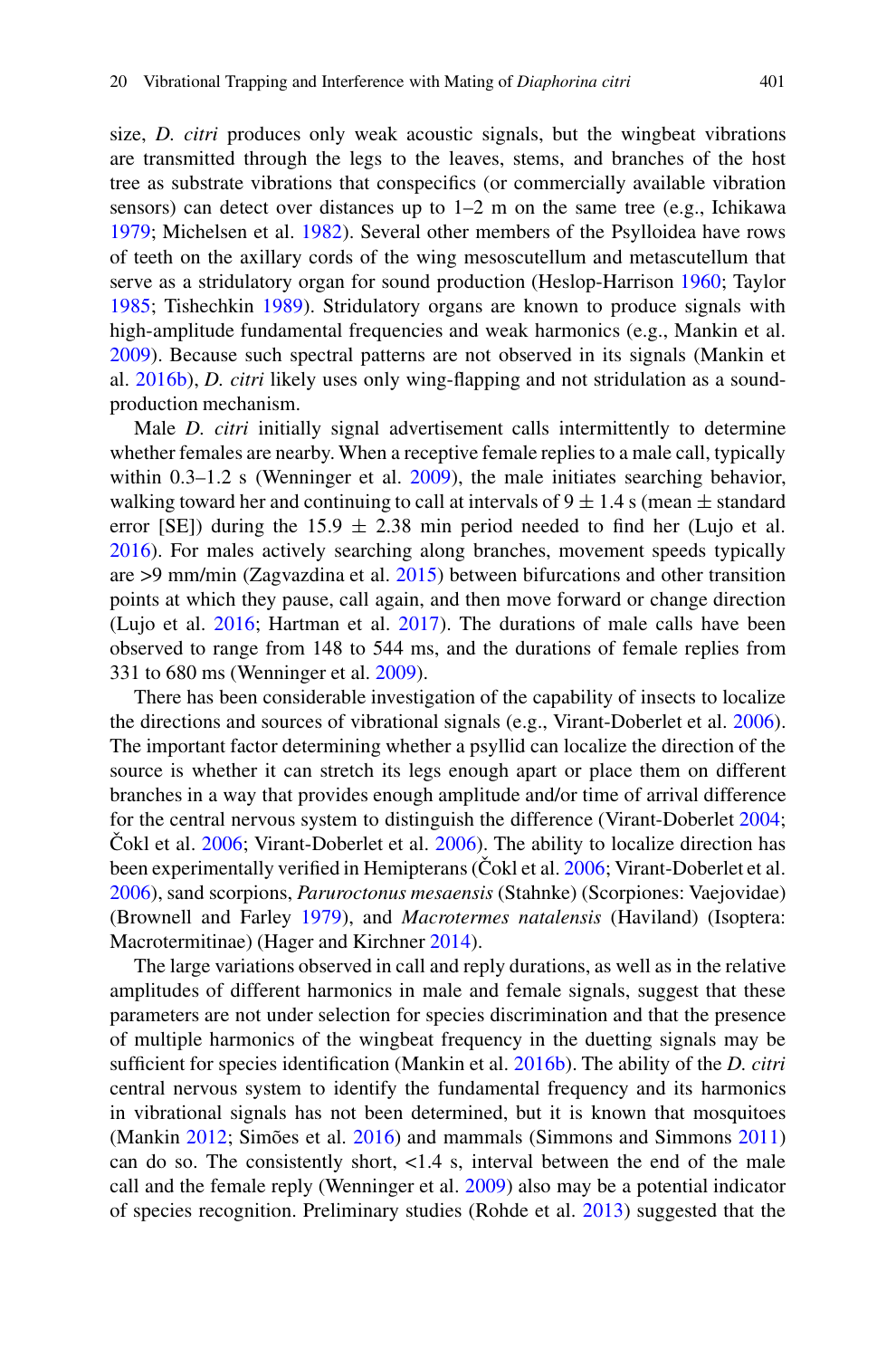percentages of male searching in response to female replies decreases as the interval increases above 0.4 s. The duration of the interval between call and reply also has been reported to affect searching behavior in a leafhopper, *Aphrodes makarovi* Zachvatkin (Kuheli et al. [2015\)](#page-11-11).

## **20.3 Development of a Prototype Device to Mimic and Interfere with Vibrational Communication Signals**

The first devices used to produce *D. citri* vibrational communication signals for behavioral studies were vibration exciters controlled by laptop computers that played back recorded or synthetic signals (Rohde et al. [2013\)](#page-13-5). However, laptops, vibration exciters, and many other devices commonly used to assess and broadcast vibrations in the laboratory are difficult or costly to employ in field environments (Cocroft and Rodríguez [2005;](#page-10-7) Mankin et al. [2010,](#page-12-13) [2011\)](#page-12-14). A search for portable, low-cost vibrational signal processing and playback devices led to consideration of a battery-powered, 8-bit-microcontroller platform (Arduino Uno, Arduino Inc., Ivrea, Italy) connected to a circuit board with amplifiers for an electret microphone (Model WM-63GNT, Panasonic, Newark, NJ) and a piezoelectric buzzer (9S3174, Taiyo Yuden, Tokyo, Japan). The microphone was clamped to the trunk or branch of a citrus tree to detect male *D. citri* vibrational signals. The piezoelectric buzzer was clamped 10–50 cm away on the tree to broadcast vibrations of synthetic mimics of female replies. It was found that use of either a recorded female reply or a synthetic female reply (Fig. [20.1\)](#page-4-0) usually stimulated the tree structure to produce several additional vibrational harmonics that were not present in the original signal. However, these additional harmonics did not reduce either the male or female responses in comparison to their responses to vibrations produced by conspecifics (Rohde et al. [2013\)](#page-13-5). Indeed, the additional harmonics possibly help mask harmonics of actual female replies.

It was anticipated that the microcontroller could be programmed to discriminate male calls from background noise automatically, and then broadcast a female reply mimic within 0.4 s to optimize the likelihood that the calling male would be attracted to the broadcast source. One way to initiate the process of signal discrimination was to compare spectrograms of incoming microphone signals with average spectrograms (profiles) of known male calls, accepting signals whose squared spectrogram amplitudes sufficiently matched the profile in the call's frequency range of greatest energy (Mankin et al. [2016b\)](#page-12-7). An alternative would have been to adopt a procedure such as that used by Korinšek et al. [\(2016\)](#page-11-12) that programmed a larger, 32-bit microcontroller platform (ARM Cortex M4, ST Microelectronics, Geneva, Switzerland) using more powerful algorithms, such as those based on linear prediction Cepstral coefficients and multilayer perceptron classifiers to distinguish male calls from background noise.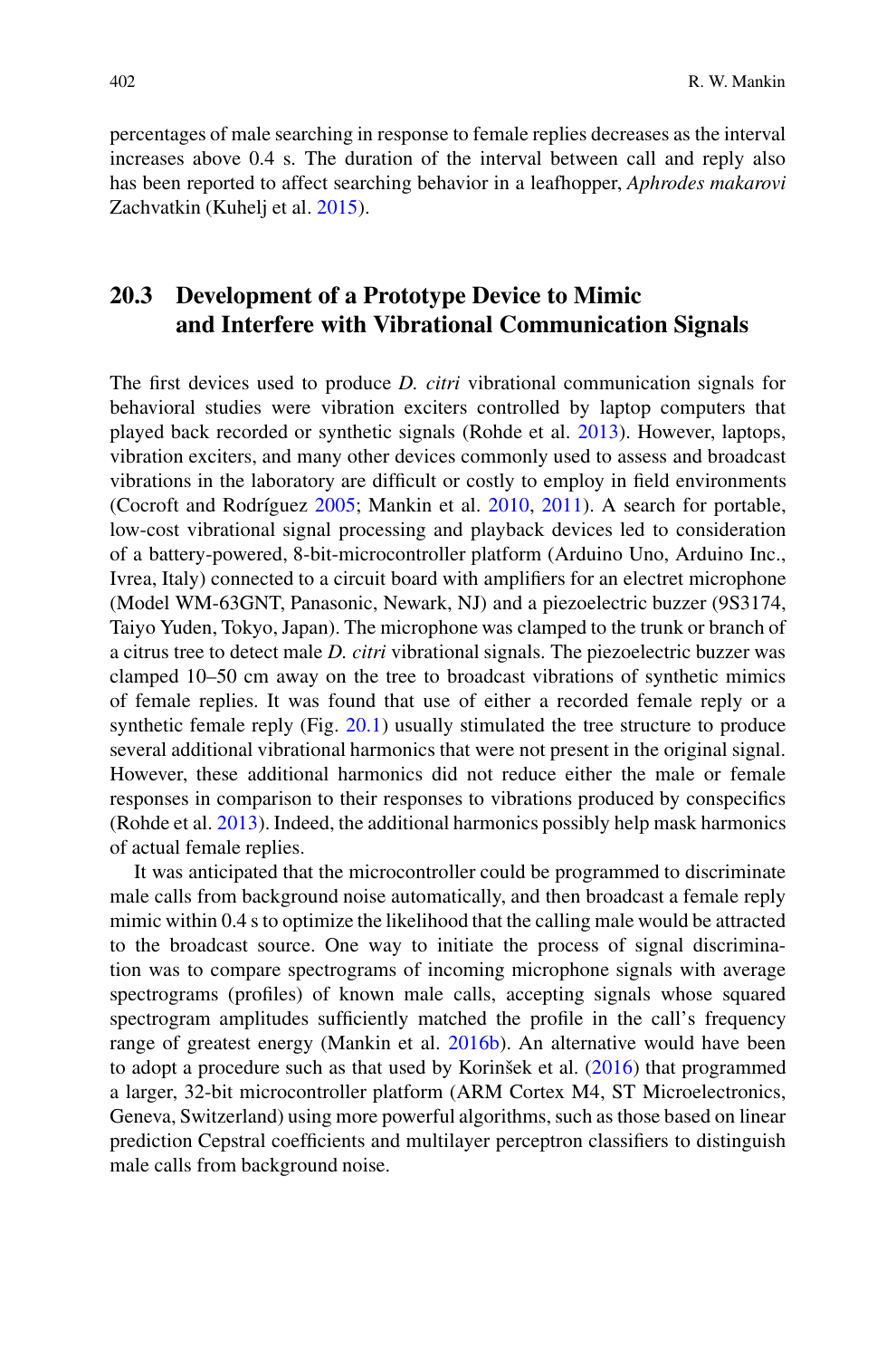

<span id="page-4-0"></span>Fig. 20.1 Example of male call (in solid box, MC) that was detected by the prototype device, which then produced a synthetic female reply (in dashed box, DR)

The microcontroller was programmed to calculate a 128-point spectrum every 0.1 s from 256 time points sampled at 8 kHz. The spectrum was calculated using an open-source, Fast Hartley Transform algorithm (Bracewell [1984\)](#page-10-8). Each time the spectrum amplitude rose above a preset threshold, the program inspected the last six spectra before the spectrum amplitude again fell below threshold. This 0.6 s duration was selected because it slightly exceeded the 0.15–0.59 s range of male calls reported by Wenninger et al. [\(2009\)](#page-14-0). The six spectra comprised a spectrogram that could be compared against an average spectrogram (profile) of known male calls.

The male-call profile used for matching with incoming signals was constructed as an average spectrogram of a set of 460 calls recorded from six separate males on multiple citrus trees in the laboratory. Most of the non-background energy in these calls appeared between 600 and 2000 Hz, so only these frequencies were used in the spectrogram-matching process in the final version of the noise discrimination algorithm (Mankin et al. [2016b\)](#page-12-7).

Previous experience with vibrational signals in field environments (Mankin et al. [2011\)](#page-12-14), as well as reports about background noise in other field studies (Barth et al. [1988;](#page-10-9) Cornell and Hawkins [1995;](#page-10-10) Tishechkin [2007;](#page-14-5) McNett et al. [2010\)](#page-12-15), suggested that the presence of wind-induced noise, vehicular noise, and bird calls would cause the greatest interference with automated identification of male calls. To consider the background noise in relation to *D. citri* communication vibrations, two 40-min recordings were collected simultaneously with an accelerometer and the prototype device from different *D. citri*-infested trees in an area with moderate interference from traffic and bird noise. Listeners identified individual signals from the record-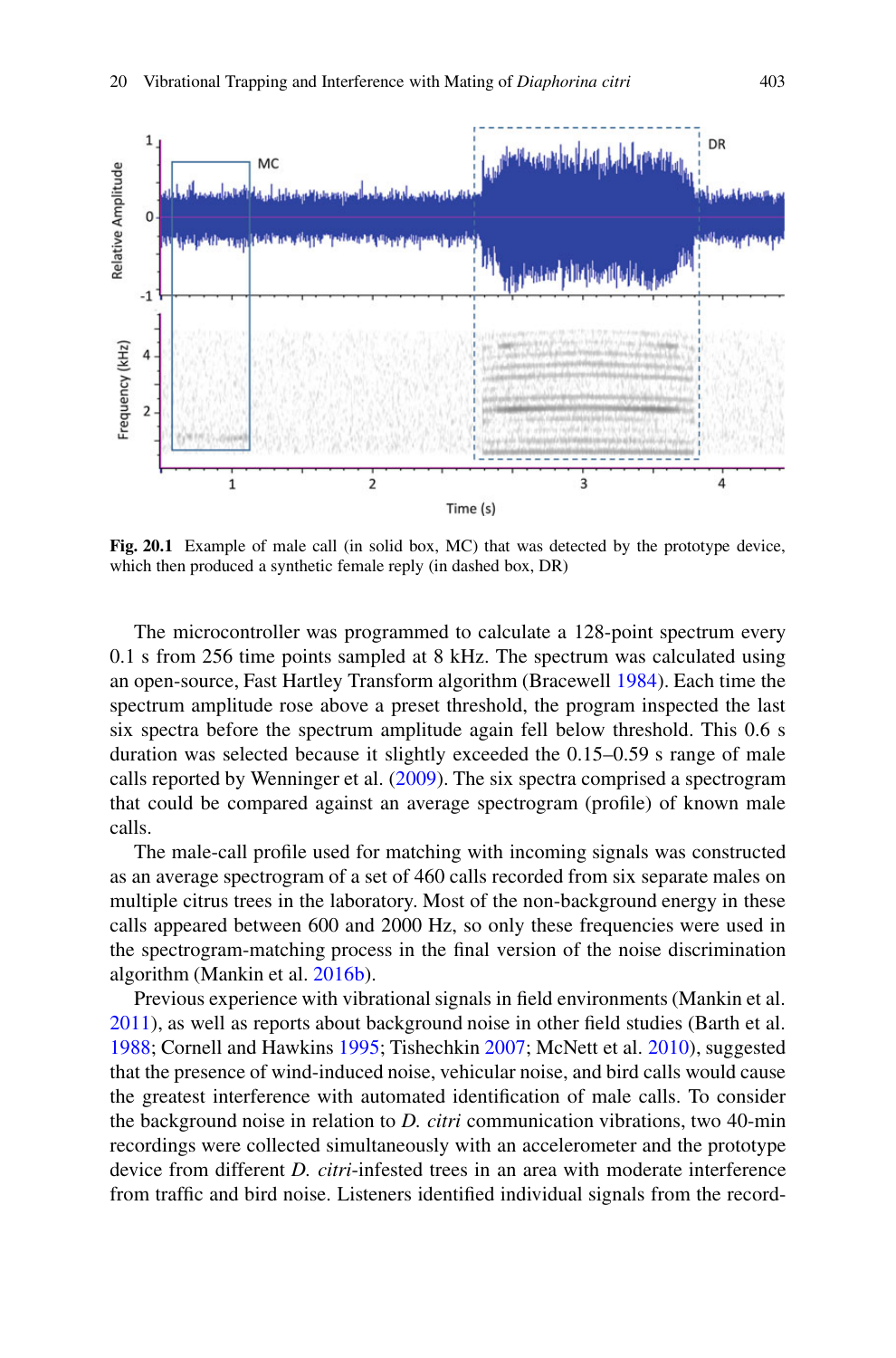

<span id="page-5-0"></span>**Fig. 20.2** (**a**) Original field-test version of prototype device showing microcontroller and batteries inside a moisture-proofed container, a microphone used to detect the signal that will be clamped to a branch or trunk of the citrus tree, and a vibration source that is clamped in the upper canopy of the tree; (**b**) a newer prototype with two sensors to cancel background noise

ings as male calls or noise and compared them with the predictions of the prototype device-discrimination algorithm. The listener vs. algorithm predictions about the above-threshold signals suggested that the algorithm had accepted incorrectly a high percentage of background noise signals (false positives). Consequently, the profile-matching process was optimized further by weighting specific spectral and temporal pattern features using a Matlab genetic algorithm (MathWorks, Natick, MA), described in Mankin et al. [\(2016b\)](#page-12-7), that maximized the squared differences between the male call profile and the spectrograms of background noise. The optimized procedure was found to identify 77% of listener-identified *D. citri* calls correctly in the 40-min recordings of calls and background noise collected in infested trees, with 26% misidentification of background noise as *D. citri* calls.

The synthetic female reply mimic selected for broadcast by the prototype device was one that had been used successfully to elicit female behavioral responses (Mankin et al. [2013\)](#page-12-5) and had been found also to elicit male searching behavior (Mankin et al. [2016b\)](#page-12-7). The interval between the end of the male call and the initiation of the broadcast was governed primarily by the speed of the signal acquisition and discrimination algorithms and usually was  $\langle 0.4 \rangle$  s. The signal measured on the tree at 10 cm distance from the buzzer was 1–5-fold greater than the typical amplitude of a female reply (Lujo et al. [2016\)](#page-12-6).

Several devices of this prototype version were tested for efficacy of applications for *D. citri* mating disruption and male trapping. Figure [20.2](#page-5-0) shows examples of two devices constructed for field use. The initial study to collect *D. citri* signals and background noise in the field was conducted using the device in Fig. [20.2a.](#page-5-0)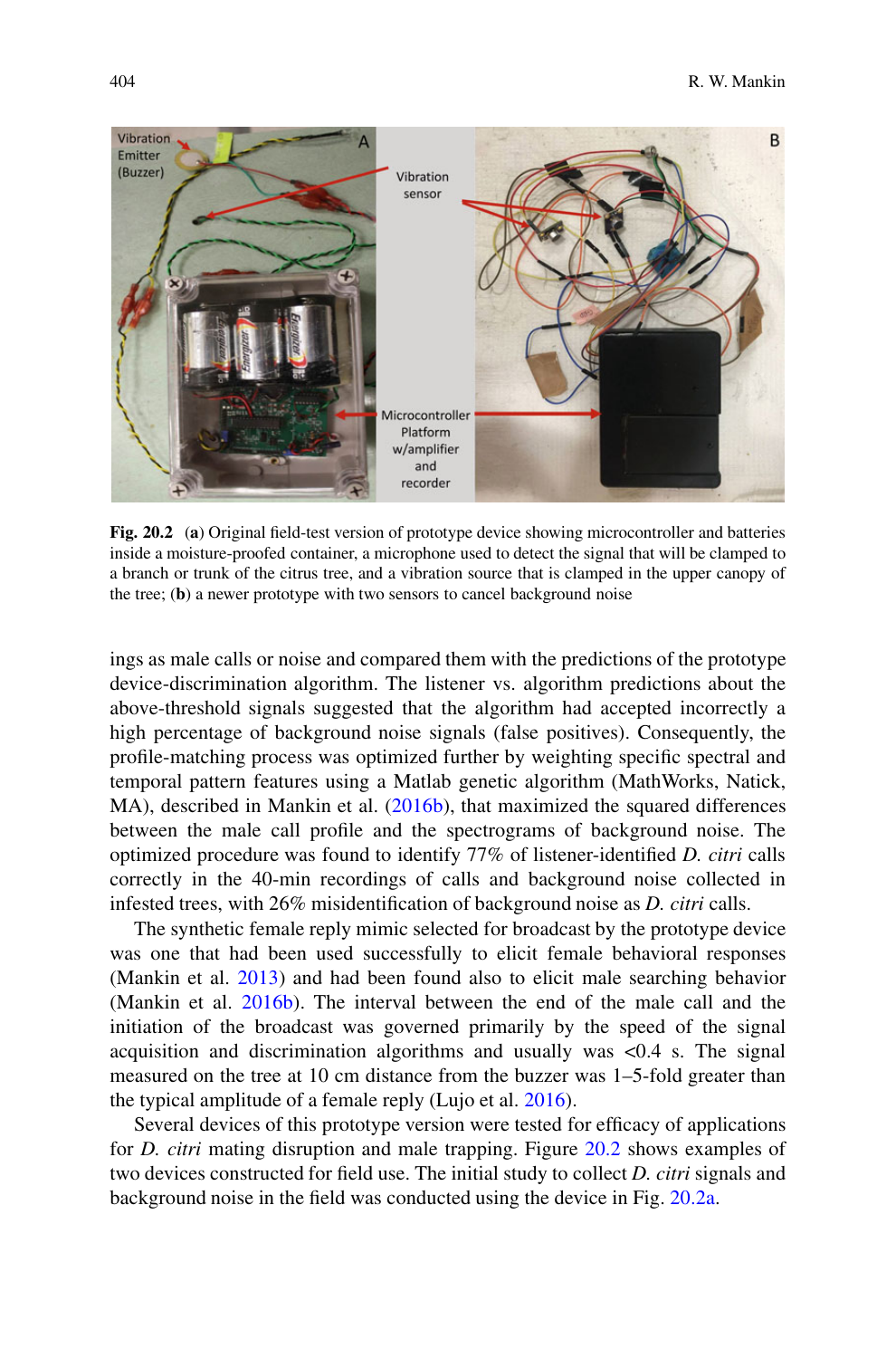#### *20.3.1 Mating Disruption Bioassays with Prototype Device*

A series of tests additionally monitored by video and audio equipment was conducted to compare *D. citri* natural courtship behaviors with behaviors in the presence of disruptive signals broadcast by the prototype device (Lujo et al. [2016\)](#page-12-6). Virgin males and females were placed on different branches of small citrus trees and the prototype system platform was attached lower on the trunk, with broadcasting either on or off. Times of calls, replies, and other behaviors were noted for analysis. The mating percentage was significantly lower in 1-h tests where the prototype device broadcast a reply mimic immediately after the male called (Lujo et al. [2016\)](#page-12-6). In control tests without prototype device broadcasts, males were observed searching for replying females by walking rapidly along the branch, pausing, calling, and then walking forward or reversing direction. The pauses usually occurred at the end of a leaf or branch, a bifurcation, or other visually identifiable transition point. After pausing, the male frequently (although not always) walked toward the female reply. The duration before the male reached the female varied considerably, but on average was 15.9 min, and mating occurred in 57% of controls (Lujo et al. [2016\)](#page-12-6).

In contrast, when the prototype device broadcast reply mimics, as in the example of Fig. [20.1,](#page-4-0) a majority of the males walked toward and remained near the synthetic signal source instead of walking toward the actual female's reply. The duration before reaching the female was significantly greater than in the control, 24.13 min, and mating occurred in only 13% of disruption tests (Lujo et al. [2016\)](#page-12-6). It should be noted that the female often stopped replying after the buzzer had broadcast 1– 3 reply mimics in response to the male call, which further reduced the likelihood of the male finding the female (Lujo et al. [2016\)](#page-12-6). This phenomenon was observed also with *D. citri* by Wenninger et al. [\(2009\)](#page-14-0), and with *Scaphoideus titanus* Ball by Mazzoni et al. [\(2009\)](#page-12-0). Altogether, the observations suggest that the percentage of mating was reduced by one of the following three factors (or combinations thereof): (1) interference of an earlier and louder signal mimic more attractive to the male than the actual female reply; (2) masking of the female reply by the louder signal mimic; and (3) reduction of female responsiveness in the presence of other female replies.

#### *20.3.2 Vibration Trap Bioassays with Prototype Device*

A second series of 1-h tests using the prototype as a female mimic to attract virgin males was conducted on small citrus trees without a female present (Hartman et al. [2017\)](#page-11-5). As in previous observations of natural courtship (Lujo et al. [2016\)](#page-12-6), males which produced an advertisement call often began searching in response to the female reply mimic. They stopped briefly at transition points, called again, and then continued forward or reversed direction, frequently walking closer to the source of the reply mimic. Forty-five percent of males that initiated searching located the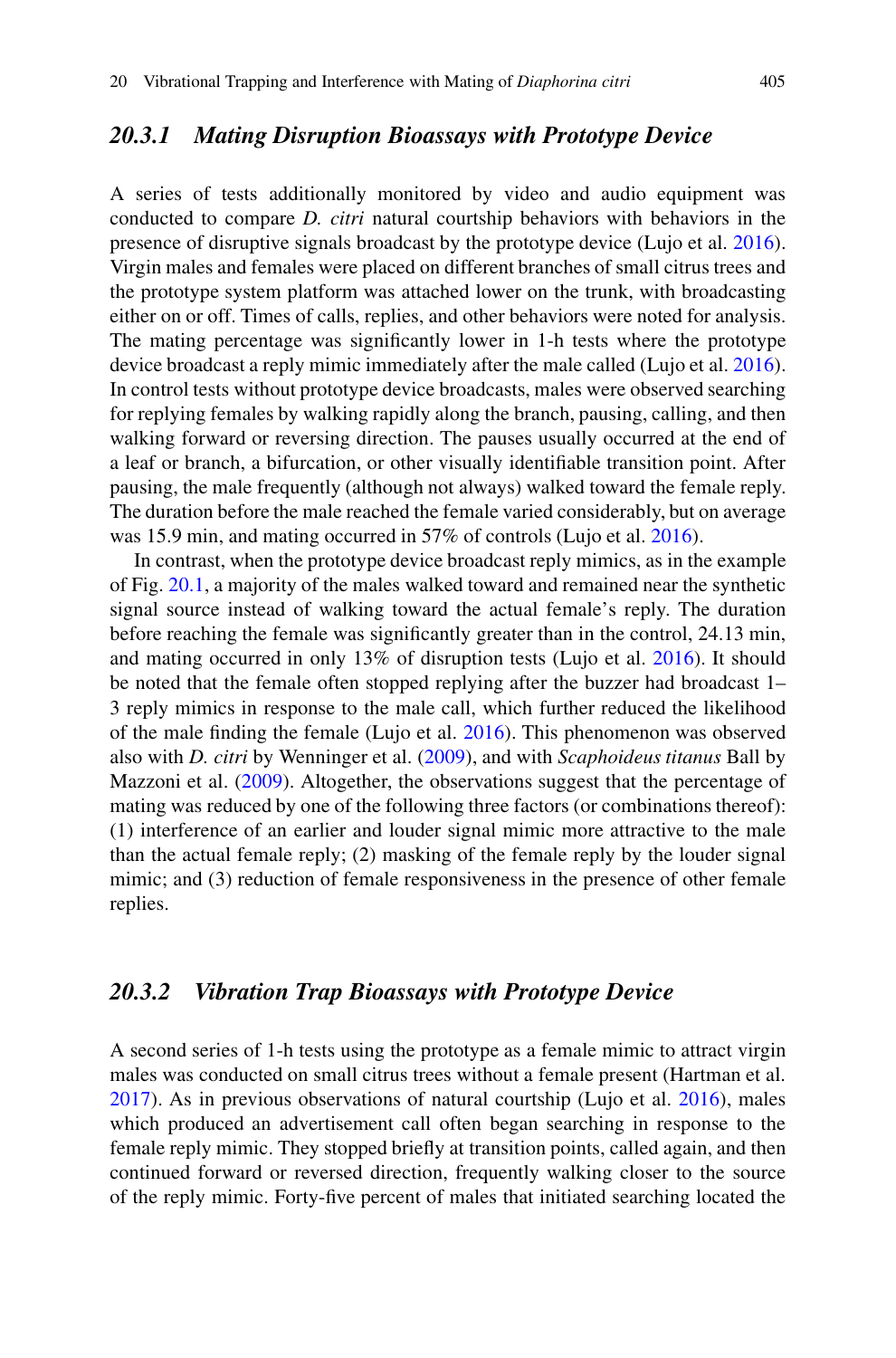source (Hartman et al. [2017\)](#page-11-5), only slightly below the percentage that mated in natural courtship (Lujo et al. [2016\)](#page-12-6). In addition, the mean latency before initiation of calling and searching was significantly lower for those males that reached the broadcast source than for those that missed it.

The result that calling and searching latency were lower for successful males supports a hypothesis that the trapping efficiency may be affected by variability in male responsiveness to searching cues. Other reports of male responsiveness variability include Stockton et al. [\(2017a\)](#page-13-12), who found variability in courtship behaviors of blue and orange color morphs. Variability in searching behaviors of male *D. citri* was observed by Zagvazdina et al. [\(2015\)](#page-14-1), who noted effects of weather on the proportions of males who moved either  $>$  or  $<$ 9 mm/min toward the synthetic female reply from the prototype device. To place this in behavioral context, we note that *D. citri* have been reported to walk toward different types of attractive light sources at rates of 10–80 mm/min (Paris et al. [2017\)](#page-13-13).

Other behavioral factors may affect trapping efficiency also. Several factors are discussed in Sect. [20.5](#page-9-0) below.

## *20.3.3 Extension of Prototype Device Usage to Additional Pest Detection Applications*

A potential use of the prototype device that remains to be addressed is the detection and identification of insect pests without directly trapping them. Early detection of pest presence or identification of particular insect species is often an important use of acoustic technology but the cost and portability of currently available sound and vibration detection devices makes them difficult to use in large-scale field applications (Mankin et al. [2011;](#page-12-14) Potamitis and Rigakis [2015\)](#page-13-14). In preliminary studies, the low-cost Arduino Uno microcontroller/amplifier platform has been tested in the field to consider its utility for detecting internally feeding stored product insects and hidden infestations of insects in wood. However insect-produced signals detected by device were less easily distinguished from background noise than signals recorded from commercial equipment. For this reason, recent tests also have been conducted using a 32-bit platform operated by an Atmel SAM D20 (Atmel Corp., San Jose, CA) microcontroller (Fig. [20.2b\)](#page-5-0). The system includes a vibration sensor and amplifier to detect the insect feeding and movement vibrations, an SD memory card to record incoming signals, and software to discriminate insectproduced signals from background noise.

A rationale for use of a larger microcontroller platform for detection of insect vibrational signals in field environments is the improved capability to discriminate insect signals from background noise that is provided by the larger memory and the higher resolution analog-digital converter. Identification of particular insect species using either the Arduino or Atmel platform would depend on previous knowledge of empirically determined spectrum profiles of their vibrational signals. However,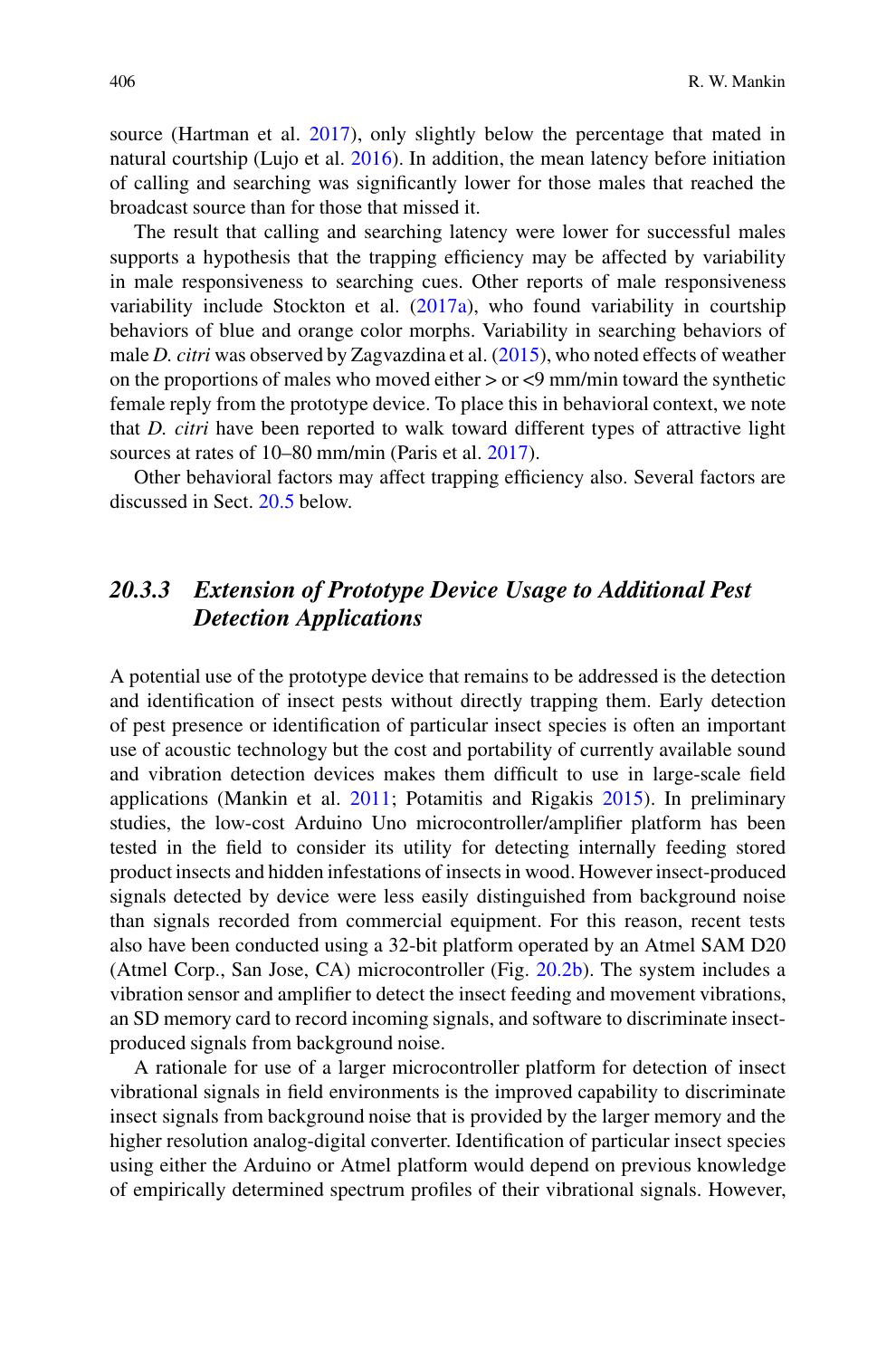the capability provided by the larger microcontroller to employ linear frequency Cepstral coefficients, Gaussian mixture models, probabilistic neural networks, and multilayer perceptron classifiers (Bimbot et al. [2004;](#page-10-11) Ganchev and Potamitis [2007;](#page-10-12) Lampson et al. [2013;](#page-11-13) Korinšek et al. [2016\)](#page-11-12) enables more powerful analysis and interpretation of the spectral and temporal patterns of insect-produced vibrations in trees (Mankin et al. [2016a,](#page-12-16) [2018a,](#page-12-8) [b\)](#page-12-17), stored products (Njoroge et al. [2016\)](#page-13-15), and soil (Mankin et al. [2007\)](#page-12-18), in addition to the spectral and temporal patterns of *D. citri* vibrational communication signals. Consequently, a third-generation prototype is now under development, designed to reduce costs and improve interpretation of insect-produced vibrations in field environments.

## **20.4 Host Plant and Abiotic Factors That Influence** *D. citri* **Vibrational Trapping and Mating Disruption**

*Diaphorina citri* mate and develop on multiple plant species of different sizes and structural architectures in the rutaceous subfamily Aurantioideae (Halbert and Manjunath [2004\)](#page-10-13) in a wide variety of geographical regions and environmental conditions (Liu and Tsai [2000;](#page-11-14) Nava et al. [2010;](#page-13-16) Hall et al. [2011,](#page-11-15) [2012;](#page-11-4) Grafton-Cardwell et al. [2013\)](#page-10-14). Differences among these architectures result in considerable variation in vibrational signal amplitudes and in behavioral responses (Cocroft et al. [2006\)](#page-10-15). Transmission of vibratory energy in trees, for example, depends on the natural frequencies, damping ratios, and modal shapes, which are determined by the mass distribution, stiffness, and morphology of the tree (e.g., Castro-Garcia et al. [2008;](#page-10-16) Mortimer [2017;](#page-12-19) Mankin et al. [2018a\)](#page-12-8). Consequently, the amplitude of vibrational signals produced by either a female reply or a synthetic reply mimic does not attenuate uniformly with distance from the source. The vibration active space (Mazzoni et al. [2014\)](#page-12-20) is a network of one- or two-dimensional spaces including the trunk, primary limbs, secondary branches, and twigs, which modulate vibration amplitude at each bifurcation point. Improved knowledge of such factors (Du et al. [2014;](#page-10-17) Gupta et al. [2015\)](#page-10-18) may prove useful when attaching piezoelectric buzzers or waveguides operated by minishakers (Polajnar et al. [2016;](#page-13-0) Gordon et al. [2017;](#page-10-1) Krugner and Gordon [2018\)](#page-11-6) to broadcast disruptive signals within individual trees or vineyard rows.

In addition, *D. citri* populations are known to be affected by elevation, and were found to be absent at elevations above 600 m in Puerto Rico, although citrus is found at those elevations (Jenkins et al. [2015\)](#page-11-16). In future studies, it will be worthwhile to consider how environmental factors like elevation and biotic, host plant factors might affect implementation of vibrational trapping and mating disruption applications.

Previous studies of *D. citri* biology have found that adults and nymphs have the highest percentage of survival and greatest reproductive capacity between 11 and 28  $\degree$ C (Liu and Tsai [2000\)](#page-11-14). It is not certain whether temperatures outside the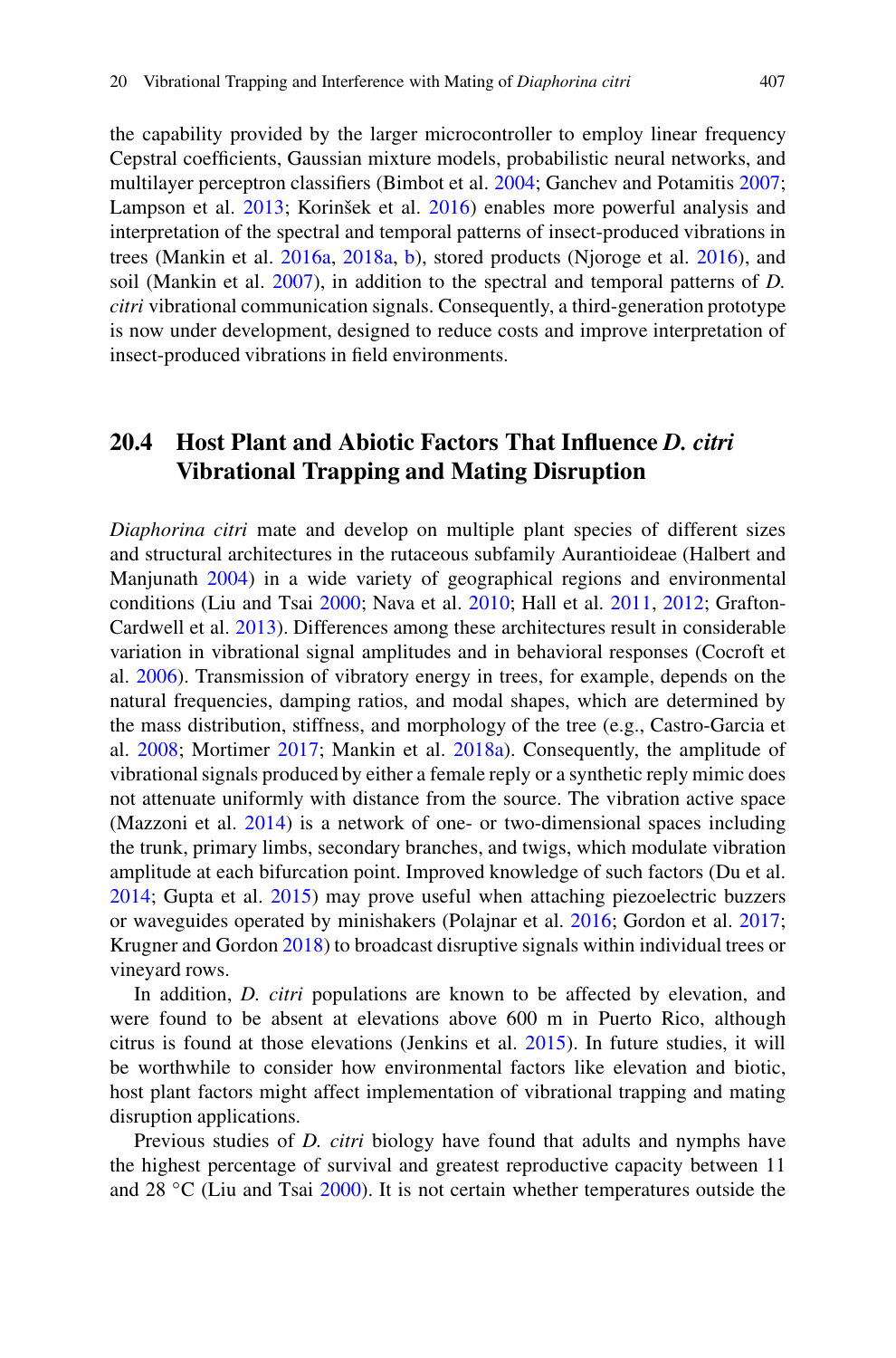ideal range would directly affect mating behavior, or if they would significantly affect physiological processes that result in impairment of mating behavior. It should be noted, however, that extremes of weather have been found to reduce *D. citri* abundance (Catling [1970\)](#page-10-19), as is commonly observed in insects when heavy winds or precipitation reduce foraging success or impair ability to mate (Cornell and Hawkins [1995\)](#page-10-10). Such extremes typically are preceded by strong variation in barometric pressure (Zagvazdina et al. [2015\)](#page-14-1), and it has been reported that mating and phototactic behaviors, as well as dispersal behaviors, are affected by barometric pressure variations. Mating behavior decreased but phototaxis increased with increasing barometric pressure (Zagvazdina et al. [2015\)](#page-14-1), and dispersal increased with increasing barometric pressure (Martini and Stelinski [2017\)](#page-12-9).

## <span id="page-9-0"></span>**20.5 Behavioral Factors Influencing** *D. citri* **Vibrational Trapping and Mating Disruption**

Both male and female *D. citri* exhibit phototaxis (Sétamou et al. [2011;](#page-13-7) Anco and Gottwald [2015\)](#page-10-20) either by walking (Pregmon et al. [2016;](#page-13-17) Paris et al. [2017\)](#page-13-13) or flying (Paris et al. [2015\)](#page-13-18). Both sexes also are attracted to host plant odors (Hall et al. [2015;](#page-11-17) Beloti et al. [2017\)](#page-10-21) and new leaf flush (Catling [1970;](#page-10-19) Hall and Albrigo [2007;](#page-11-18) Patt and Sétamou [2010;](#page-13-19) Sule et al. [2012;](#page-13-20) Sétamou et al. [2016\)](#page-13-6). Mating occurs during photophase, primarily on new leaf flush (Wenninger and Hall [2007\)](#page-14-6), which typically appears on the tree periphery. Part of the attractiveness of flush may be due to the limited ability of nymphs to probe through the thicker structure of leaf veins of older citrus leaves, compared to new flush (Ammar et al. [2013\)](#page-10-22). Placement of traps near attractive phototactic or host odor cues may enhance trap effectiveness. It should be noted, however, that although females are attracted to feeding-damaged plants, they prefer uninfested leaves when they land at the tree (Martini et al. [2014\)](#page-12-21).

Finally, it is relevant to note also that male *D. citri* alter their calling behaviors when they detect female odor (Wenninger et al. [2009\)](#page-14-0) or male calls (unpublished, and observed also in *A. makarovi* Kuhelj and Virant-Doberlet [2017\)](#page-11-19). Males display adaptive plasticity and "learn" to be attracted to female odors after they have experienced mating (Stockton et al. [2017b\)](#page-13-21).

The effects of adaptive learning and biases toward female odor, flush, the tree periphery, and light are likely to be significant factors in the success of efforts to apply vibrational signals to disrupt *D. citri* mating. Such effects should be addressed in detail to optimize placement of vibration traps or sources for mating disruption broadcasts.

**Acknowledgments** Funds for this research were provided by the Florida Citrus Research and Development Fund. Mention of a trademark or proprietary product is solely for the purpose of providing specific information and does not constitute a guarantee or warranty of the product by the U.S. Department of Agriculture and does not imply its approval to the exclusion of other products that may also be suitable. The USDA is an equal opportunity employer.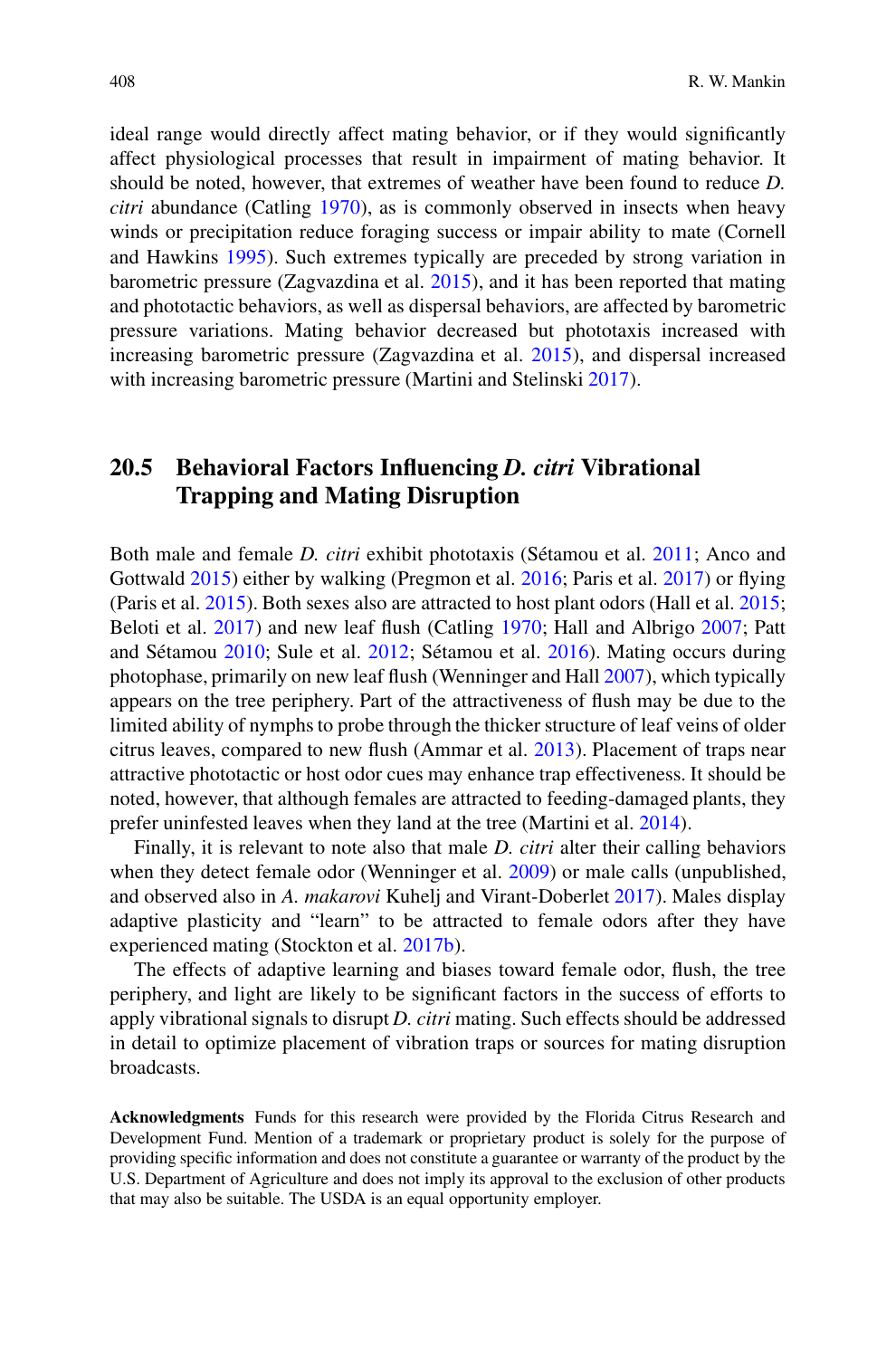### **References**

- <span id="page-10-22"></span>Ammar E-D, Hall DG, Shatters RG Jr (2013) Stylet morphometrics and citrus leaf vein structure in relation to feeding behavior of the Asian citrus psyllid *Diaphorina citri*, vector of citrus Huanglongbing bacterium. PLoS One 8:e59914
- <span id="page-10-20"></span>Anco DJ, Gottwald TR (2015) Within orchard edge effects of the azimuth of the sun on *Diaphorina citri* adults in mature orchards. J Citrus Pathol 2:1–9
- <span id="page-10-3"></span>Bae Y, Moon YJ (2008) Aerodynamic sound generation of flapping wing. J Acoust Soc Am 124:72–81
- <span id="page-10-9"></span>Barth FG, Blekmann H, Bohnenberger J, Seyfarth E-A (1988) Spiders of genus *Cupiennius* Simon 1891 (Araneae, Ctenidae). II. On the vibratory environment of a wandering spider. Oecologia 77:194–201
- <span id="page-10-21"></span>Beloti VH, Santos F, Alves GR, Bento JMS, Yamamoto PT (2017) Curry leaf smells better than citrus to females of *Diaphorina citri* (Hemiptera: Liviidae). Arthropod-Plant Interact 11(5):709–716
- <span id="page-10-11"></span>Bimbot F, Bonastre JF, Fredouille C, Guillaume Gravier IMC, Meignier S, Merlin T, Ortega-García J, Petrovska-Delacrétaz D, Reynolds DA (2004) A tutorial on text-independent speaker verification. EURASIP J Appl Signal Process 2004:430–451
- <span id="page-10-8"></span>Bracewell RN (1984) The fast Hartley transform. Proc IEEE 72:1010–1018
- <span id="page-10-5"></span>Brownell P, Farley RD (1979) Orientation to vibrations in sand by the nocturnal scorpion, *Paruroctonus mesaensis*: mechanisms of target localization. J Comp Physiol A 131:31–38
- <span id="page-10-16"></span>Castro-García S, Blanco-Roldán GL, Gil-Ribes JA, Agüera-Vega J (2008) Dynamic analysis of olive trees in intensive orchards under forced vibration. Trees 22:795–802
- <span id="page-10-19"></span>Catling HD (1970) Distribution of the psyllid vectors of citrus greening disease with notes on the biology and bionomics of *Diaphorina citri*. FAO Plant Prot Bull 18:8–15
- <span id="page-10-7"></span>Cocroft RB, Rodríguez RL (2005) The behavioral ecology of insect vibrational communication. Bioscience 55:323–334
- <span id="page-10-15"></span>Cocroft RB, Shugart HJ, Konrad KT, Tibbs K (2006) Variation in plant substrates and its consequences for insect vibrational communication. Ethology 112:779–789
- <span id="page-10-0"></span> $\text{Cokl AA}, \text{Millar JG}$  (2009) Manipulation of insect signaling for monitoring and control of insect pests. In: Ishaaya I, Horowitz AR (eds) Biorational control of arthropod pests. Springer, Berlin, pp 279–316
- <span id="page-10-4"></span>Cokl A, Virant-Doberlet M, Zorović M (2006) Sense organs involved in the vibratory communication of bugs. In: Drosopoulos S, Claridge MF (eds) Insect sounds and communication. CRC Press, New York, NY, pp 45–52
- <span id="page-10-10"></span>Cornell HV, Hawkins BA (1995) Survival patterns and mortality sources of herbivorous insects: some demographic trends. Am Nat 145:563–593
- <span id="page-10-17"></span>Du X, Chen S, Qiu G, He L, Wu C (2014) Mechanical admittance measurement and analysis of dwarf Chinese hickory trees under impact excitations. Trans ASABE 57:345–354
- <span id="page-10-2"></span>Eben A, Mühlethaler R, Gross J, Hoch H (2015) First evidence of acoustic communication in the pear psyllid *Cacopsylla pyri* L. (Hemiptera: Psyllidae). J Pest Sci 88:87–95
- <span id="page-10-12"></span>Ganchev T, Potamitis I (2007) Automatic acoustic identification of singing insects. Bioacoustics 16:281–328
- <span id="page-10-1"></span>Gordon SD, Sandoval N, Mazzoni V, Krugner R (2017) Mating interference of glassy-winged sharpshooters, *Homalodisca vitripennis*. Entomol Exp et Appl 164:27–34
- <span id="page-10-14"></span>Grafton-Cardwell EE, Stelinski LL, Stansly PA (2013) Biology and management of Asian citrus psyllid, vector of the Huanglongbing pathogens. Annu Rev Entomol 58:413–432
- <span id="page-10-18"></span>Gupta SK, Ehsani R, Kim NH (2015) Optimization of a citrus canopy shaker harvesting system: properties and modeling of tree limbs. Trans ASABE 58:971–985
- <span id="page-10-6"></span>Hager FA, Kirchner WH (2014) Directional vibration sensing in the termite *Macrotermes natalensis*. J Exp Biol 217:2526–2530
- <span id="page-10-13"></span>Halbert SE, Manjunath KL (2004) Asian citrus psyllid (Sternorrhyncha: Psyllidae) and greening disease of citrus: a literature review and assessment of risk in Florida. Fla Entomol 87:330–353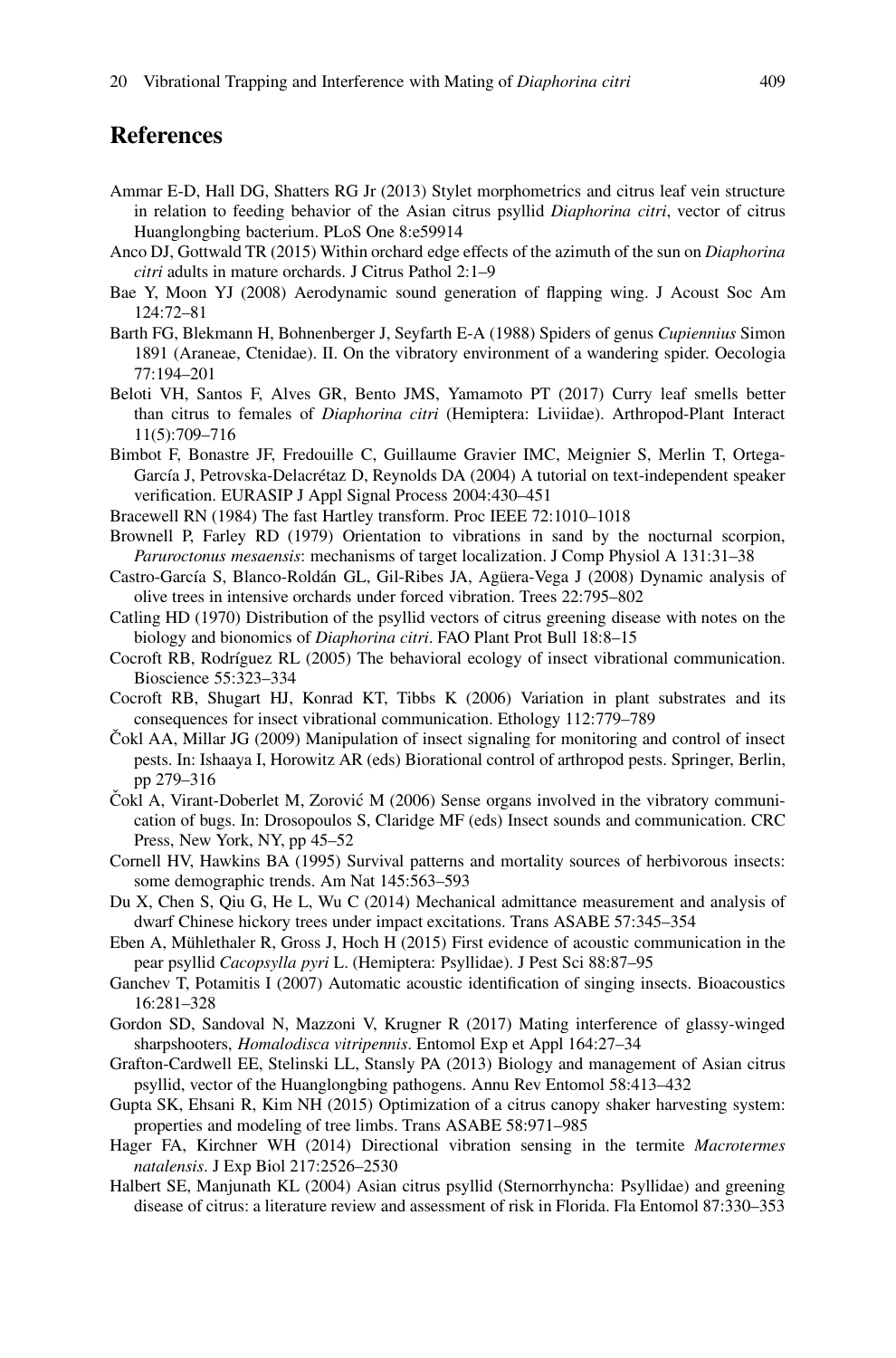- <span id="page-11-18"></span>Hall DG, Albrigo LG (2007) Estimating the relative abundance of flush shoots in citrus with implications on monitoring insects associated with flush. HortScience 42:364–368
- <span id="page-11-15"></span>Hall DG, Wenninger EJ, Hentz MG (2011) Temperature studies with the Asian citrus psyllid, *Diaphorina citri*: cold hardiness and temperature thresholds for oviposition. J Insect Sci 11(83):1–15
- <span id="page-11-4"></span>Hall DG, Richardson ML, Ammar ED, Halbert SE (2012) Asian citrus psyllid, *Diaphorina citri*, vector of citrus huanglongbing disease. Entomol Exp Appl 146:207–223
- <span id="page-11-17"></span>Hall DG, Hentz MG, Patt JM (2015) Behavioral assay on Asian citrus psyllid attraction to orange jasmine. J Insect Behav 28:555–568
- <span id="page-11-5"></span>Hartman E, Rohde B, Lujo S, Dixon M, McNeill S, Mankin RW (2017) Behavioral responses of male *Diaphorina citri* (Hemiptera: Liviidae) to mating communication signals from vibration traps in citrus (Sapindales: Rutaceae) trees. Fla Entomol 100:767–771
- <span id="page-11-10"></span>Heslop-Harrison G (1960) Sound production in the Homoptera with special reference to sound producing mechanisms in the Psyllidae. J Nat Hist 3:633–640
- <span id="page-11-0"></span>Hofstetter RW, Dunn DD, McGuire R, Potter KA (2014) Using acoustic technology to reduce bark beetle reproduction. Pest Manag Sci 70:24–27
- <span id="page-11-9"></span>Ichikawa T (1979) Studies on the mating behavior of four species of Auchenorrhynchous Homoptera which attack the rice plant. Mem Fac Agric Kagawa Univ 34:1–60
- <span id="page-11-16"></span>Jenkins DA, Hall DG, Goenaga R (2015) *Diaphorina citri* (Hemiptera: Liviidae) abundance in Puerto Rico declines with elevation. J Econ Entomol 108:252–258
- <span id="page-11-7"></span>Kennedy JS, Crawley L, McLaren AD (1967) Spaced out gregariousness in sycamore aphids *Drepanosiphum platanoides* (Schrank) (Hemiptera, Callaphididae): with a statistical appendix. J Anim Ecol 36:147–170
- <span id="page-11-12"></span>Korinšek G, Derlink M, Virant-Doberlet M, Tuma T (2016) An autonomous system of detecting and attracting leafhopper males using species- and sex-specific substrate borne vibrational signals. Comput Elecron Agric 123:20–39
- <span id="page-11-6"></span>Krugner R, Gordon SD (2018) Mating disruption of *Homalodisca vitripennis* (Germar) (Hemiptera: Cicadellidae) by playback of vibrational signals in vineyard trellis. Pest Manag Sci 74(9):2013–2019. [https://doi.org/10.1002/ps.4930](http://dx.doi.org/10.1002/ps.4930)
- <span id="page-11-19"></span>Kuhelj A, Virant-Doberlet M (2017) Male-male interactions and male mating success in the leafhopper *Aphrodes makarovi*. Ethology 123:425–433
- <span id="page-11-11"></span>Kuhelj A, de Groot M, Blejec A, Virant-Doberlet M (2015) The effect of timing of female vibrational reply on male signalling and searching behaviour in the leafhopper *Aphrodes makarovi*. PLoS One 10(10):e0139020. [https://doi.org/10.1371/journal.pone.0139020](http://dx.doi.org/10.1371/journal.pone.0139020)
- <span id="page-11-13"></span>Lampson BD, Han YJ, Khalilian A, Greene J, Mankin RW, Foreman EG (2013) Automatic detection and identification of brown stink bug, *Euschistus servus*, and southern green stink bug, *Nezara viridula*, (Heteroptera: Pentatomidae) using intraspecific substrate-borne vibrational signals. Comput Electron Agric 91:154–159
- <span id="page-11-1"></span>Liao YC, Yang MM (2015) Acoustic communication of three closely related psyllid species. A case study in clarifying allied species using substrate-borne signals (Hemiptera: Psyllidae: Cacopsylla). Ann Entomol Soc Am 108:902–911
- <span id="page-11-2"></span>Liao YC, Yang MM (2017) First evidence of vibrational communication in Homotomidae (Psylloidea) and comparison of substrate-borne signals of two allied species of the genus *Macrohomotoma* Kuwayama. J Insect Behav 30(5):567–581
- <span id="page-11-3"></span>Liao YC, Huang SS, Yang MM (2016) Substrate-borne signals, specific recognition, and plant effects on the acoustics of two allied species of *Trioza*, with the description of a new species (Psylloidea: Triozidae). Ann Entomol Soc Am 109:906–917
- <span id="page-11-8"></span>Lin C-P (2006) Social behaviour and life history of membracine treehoppers. J Nat Hist 40:1887– 1907
- <span id="page-11-14"></span>Liu YH, Tsai JH (2000) Effects of temperature on biology and life table parameters of the Asian citrus psyllid, *Diaphorina citri* Kuwayama (Homoptera: Psyllidae). Ann Appl Biol 137:201– 206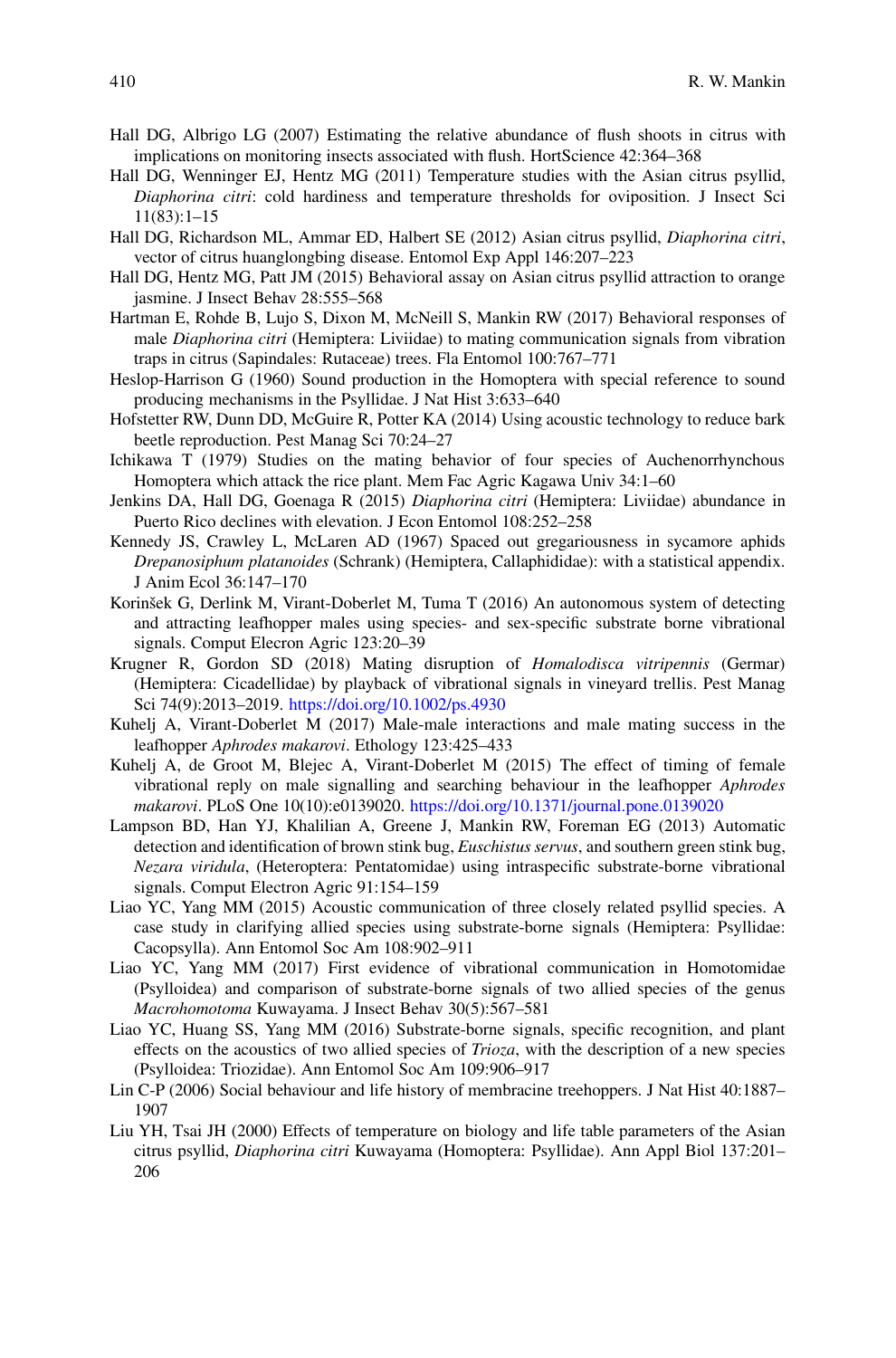- <span id="page-12-3"></span>Lubanga UK, Guédot C, Percy DM, Steinbauer MJ (2014) Semiochemical and vibration al cues and signals mediating mate finding and courtship in Psylloidea (Hemiptera): a synthesis. Insects 5:577–595
- <span id="page-12-4"></span>Lubanga UK, Drijfhout FP, Farnier K, Steinbauer MJ (2016) The long and short of mate attraction in a Psylloid: do semiochemicals mediate mating in *Aacanthocnema dobsoni* Froggatt? J Chem Ecol 42:163–172
- <span id="page-12-6"></span>Lujo S, Hartman E, Norton K, Pregmon EA, Rohde BB, Mankin RW (2016) Disrupting mating behavior of *Diaphorina citri* (Liviidae). J Econ Entomol 109:2373–2379
- <span id="page-12-2"></span>Mankin RW (2012) Applications of acoustics in insect pest management. CAB Rev 7:001
- <span id="page-12-18"></span>Mankin RW, Hubbard JL, Flanders KL (2007) Acoustic indicators for mapping infestation probabilities of soil invertebrates. J Econ Entomol 100:790–800
- <span id="page-12-12"></span>Mankin RW, Moore A, Samson PR, Chandler KJ (2009) Acoustic characteristics of dynastid beetle stridulations. Fla Entomol 92:123–133
- <span id="page-12-13"></span>Mankin RW, Hodges RD, Nagle HT, Pereira RM, Koehler PG (2010) Acoustic indicators for targeted detection of stored product and urban insect pests by inexpensive infrared, acoustic and vibrational detection of movement. J Econ Entomol 103:1636–1646
- <span id="page-12-14"></span>Mankin RW, Hagstrum DW, Smith MT, Roda AL, Kairo MTK (2011) Perspective and promise: a century of insect acoustic detection and monitoring. Am Entomol 57:30–44
- <span id="page-12-5"></span>Mankin RW, Rohde BB, McNeill SA, Paris TM, Zagvazdina NI, Greenfeder S (2013) *Diaphorina citri* (Hemiptera: Liviidae) responses to microcontroller-buzzer communication signals of potential use in vibration traps. Fla Entomol 96:1546–1555
- <span id="page-12-16"></span>Mankin RW, Al-Ayedh HY, Aldryhim Y, Rohde B (2016a) Acoustic detection of *Rhynchophorus ferrugineus* (Coleoptera: Dryophthoridae) and *Oryctes elegans* (Coleoptera: Scarabaeidae) in *Phoenix dactylifera* (Arecales: Arecacae) trees and offshoots in Saudi Arabian orchards. J Econ Entomol 109:622–628
- <span id="page-12-7"></span>Mankin RW, Rohde BB, McNeill SA (2016b) Vibrational duetting mimics to trap and disrupt mating of the devastating Asian citrus psyllid insect pest. Proc Meetings Acoust 25:010006
- <span id="page-12-8"></span>Mankin RW, Stanaland DR, Haseeb M, Rohde B, Menocal O, Carrillo D (2018a) Assessment of plant structural characteristics, health, and ecology using bioacoustic tools. Proc Meet Acoust 33:010003
- <span id="page-12-17"></span>Mankin RW, Burman H, Menocal O, Carrillo D (2018b) Acoustic detection of *Mallodon dasystomus* (Coleoptera: Cerambycidae) in *Persea americana* (Laurales: Lauraceae) branch stumps. Fla Entomol 101:321–323
- <span id="page-12-9"></span>Martini X, Stelinski LL (2017) Influence of abiotic factors on flight initiation by Asian citrus psyllid (Hemiptera: Liviidae). Environ Entomol 46:369–375
- <span id="page-12-21"></span>Martini X, Kuhns EH, Hoyte A, Stelinski LL (2014) Plant volatiles and density-dependent conspecific female odors are used by Asian citrus psyllid to evaluate host suitability on a spatial scale. Arthropod-Plant Interact 8:453–460
- <span id="page-12-0"></span>Mazzoni V, Prešern J, Lucchi A, Virant-Doberlet M (2009) Reproductive strategy of the Nearctic leafhopper *Scaphoideus titanus* Ball (Hemiptera: Cicadellidae). Bull Entomol Res 99:401–413
- <span id="page-12-20"></span>Mazzoni V, Eriksson A, Anfora G, Lucchi A, Virant-Doberlet M (2014) Active space and the role of amplitude in plant-borne vibrational communication. In: Cocroft RB, Gogala M, Hill PSM, Wessel A (eds) Studying vibrational communication. Springer, New York, pp 125–145
- <span id="page-12-1"></span>Mazzoni V, Polajnar J, Baldini M, Rossi Stacconi MV, Anfora G, Guidetti R, Maistrello L (2017) Use of substrate-borne vibrational signals to attract the brown marmorated stink bug, *Halyomorpha halys*. J Pest Sci 90(4):1219–1229
- <span id="page-12-15"></span>McNett GD, Luan LH, Cocroft RB (2010) Wind-induced noise alters signaler and receiver behaviour in vibrational communication. Behav Ecol Sociobiol 64:2043–2051
- <span id="page-12-11"></span>Michelsen A, Fink F, Gogala M, Traue D (1982) Plants as transmission channels for insect vibrational songs. Behav Ecol Sociobiol 11:269–281
- <span id="page-12-19"></span>Mortimer B (2017) Biotremology: do physical constraints limit the propagation of vibrational information? Anim Behav 130:165–174
- <span id="page-12-10"></span>Mullen ER, Rutschman P, Pegram N, Patt JM, Adamczyk JJ, Johanson 3rd (2016) Laser system for identification, tracking, and control of flying insects. Opt Express 24:11828–11838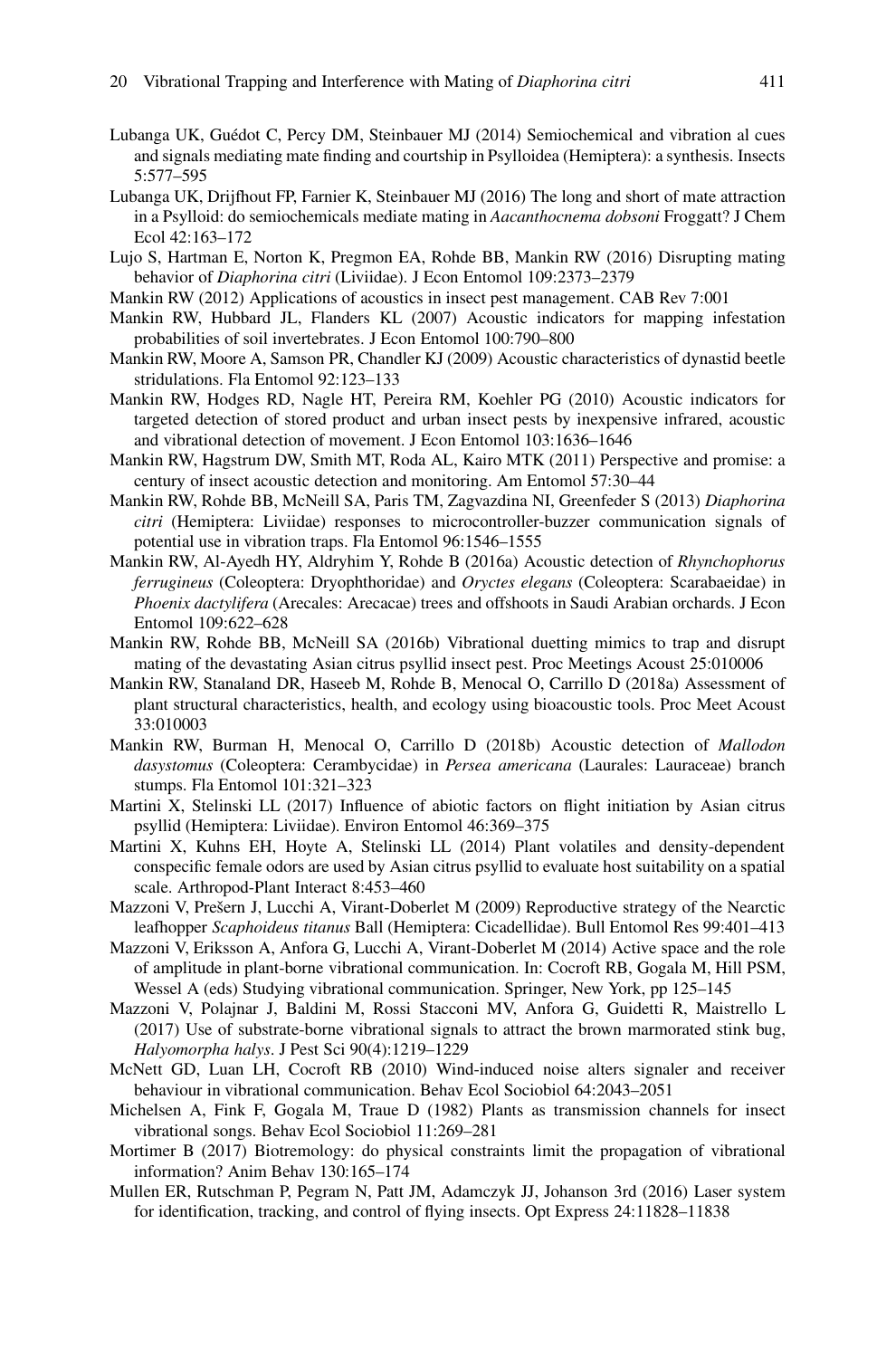- <span id="page-13-16"></span>Nava DE, Gomez-Torres ML, Rodrigues MD, Bento JMS, Haddad ML, Parra JRP (2010) The effect of host, geographic origin and gender on the thermal requirements of *Diaphorina citri* (Hemiptera: Psyllidae). Environ Entomol 39:678–684
- <span id="page-13-1"></span>Nieri R, Mazzoni V, Gordon SD, Krugner R (2017) Mating behavior and vibrational mimicry in the glassy-winged sharpshooter, *Homalodisca vitripennis*. J Pest Sci 90(3):887–899
- <span id="page-13-15"></span>Njoroge AW, Affognon H, Mutungi C, Rohde B, Richter U, Hensel O, Mankin RW (2016) Frequency and time pattern differences in acoustic signals produced by *Prostephanus truncatus* (Horn) (Coleoptera: Bostrichidae) and *Sitophilus zeamais* (Motschulsky) (Coleoptera: Curculionidae) in stored maize. J Stored Prod Res 69:31–40
- <span id="page-13-2"></span>Ossiannilsson F (1950) Sound production in psyllids (Hem. Hom). Opusc Entomol 15:202
- <span id="page-13-18"></span>Paris TM, Croxton SD, Stansly PA, Allan SA (2015) Temporal response and attraction of *Diaphorina citri* to visual stimuli. Entomol Exp Appl 155:137–147
- <span id="page-13-13"></span>Paris TM, Allan SA, Udell BJ, Stansly PA (2017) Wavelength and polarization affect phototaxis of the Asian citrus psyllid. Insects 8:88. [https://doi.org/10.3390/insects8030088](http://dx.doi.org/10.3390/insects8030088)
- <span id="page-13-19"></span>Patt JM, Sétamou M (2010) Responses of the Asian citrus psyllid to volatiles emitted by flushing shoots of its rutaceous host plants. Environ Entomol 39:618–624
- <span id="page-13-0"></span>Polajnar J, Eriksson A, Lucchi A, Anfora G, Virant-Doberlet M, Mazzoni V (2016) Manipulating behaviour with substrate-borne vibrations-potential for insect pest control. Pest Manag Sci 71:15–23
- <span id="page-13-14"></span>Potamitis I, Rigakis I (2015) Novel noise-robust optoacoustic sensors to identify insects through wingbeats. IEEE Sensors J 15:4621–4631
- <span id="page-13-17"></span>Pregmon EA, Lujo S, Norton K, Hartman E, Rohde B, Mankin RW (2016) A "walker" tool to place *Diaphorina citri* (Hemiptera: Liviidae) adults at predetermined sites for bioassays of behavior in citrus (Sapindales: Rutaceae) trees. Fla Entomol 99:308–310
- <span id="page-13-5"></span>Rohde B, Paris TM, Heatherington EM, Hall DG, Mankin RW (2013) Responses of *Diaphorina citri* (Hemiptera: Psyllidae) to conspecific vibrational signals and synthetic mimics. Ann Entomol Soc Am 106:392–399
- <span id="page-13-4"></span>Sétamou M, Flores D, French JV, Hall DG (2008) Dispersion patterns and sampling plans for *Diaphorina citri* (Hemiptera: Psyllidae) in citrus. J Econ Entomol 101:1478–1487
- <span id="page-13-7"></span>Sétamou MA, Sanchez A, Patt JM, Nelson SD, Jifon J, Louzada ES (2011) Diurnal patterns of flight activity and effects of light on host finding behavior of the Asian citrus psyllid. J Insect Behav 25:264–276
- <span id="page-13-6"></span>Sétamou M, Simpson CR, Alabi OJ, Nelson SD, Telagamsetty S, Jifon JL (2016) Quality matters: influences of citrus flush physicochemical characteristics on population dynamics of the Asian citrus psyllid (Hemiptera: Liviidae). PLoS One 11:e0168997. [https://doi.org/10.1371/journal.pone.0168997](http://dx.doi.org/10.1371/journal.pone.0168997)
- <span id="page-13-11"></span>Simmons JA, Simmons AM (2011) Bats and frogs and animals in between: evidence for a common central timing mechanism to extract periodicity pitch. J Comp Physiol A 197:585–594
- <span id="page-13-10"></span>Simões PM, Ingham RA, Gibson G, Russell IJ (2016) A role for acoustic distortion in novel rapid frequency modulation behaviour in free-flying male mosquitoes. J Exp Biol 219:2039–2047
- <span id="page-13-12"></span>Stockton DG, Pescitelli LE, Martini X, Stelinski LL (2017a) Female mate preference in an invasive phytopathogen vector: how learning may influence mate choice and fecundity in *Diaphorina citri*. Entomol Exp Appl 164:16–26
- <span id="page-13-21"></span>Stockton DG, Martini X, Stelinski LL (2017b) Male psyllids differentially learn in the context of copulation. Insects 8:16. [https://doi.org/10.3390/insects8010016](http://dx.doi.org/10.3390/insects8010016)
- <span id="page-13-20"></span>Sule H, Muhamad R, Omar D (2012) Response of *Diaphorina citri* Kuwayama (Hemiptera; Psyllidae) to volatiles emitted from leaves of two rutaceous plants. J Agric Sci 4:152–159
- <span id="page-13-8"></span>Taylor KL (1985) A possible stridulatory organ in some Psylloidea (Homoptera). Aust Entomol 24:77–80
- <span id="page-13-9"></span>Tishechkin DY (1989) Acoustic communication in the psyllids (Homoptera, Psyllinea) from Moscow district. Moscow University Bulletin: Moscow, Russia. Series 16. Biology 4:20–24
- <span id="page-13-3"></span>Tishechkin DY (2006) Vibratory communication in Psylloidea (Hemiptera). In: Drosopoulos S, Claridge MF (eds) Insect sounds and communication. CRC Press, New York, NY, pp 357–373